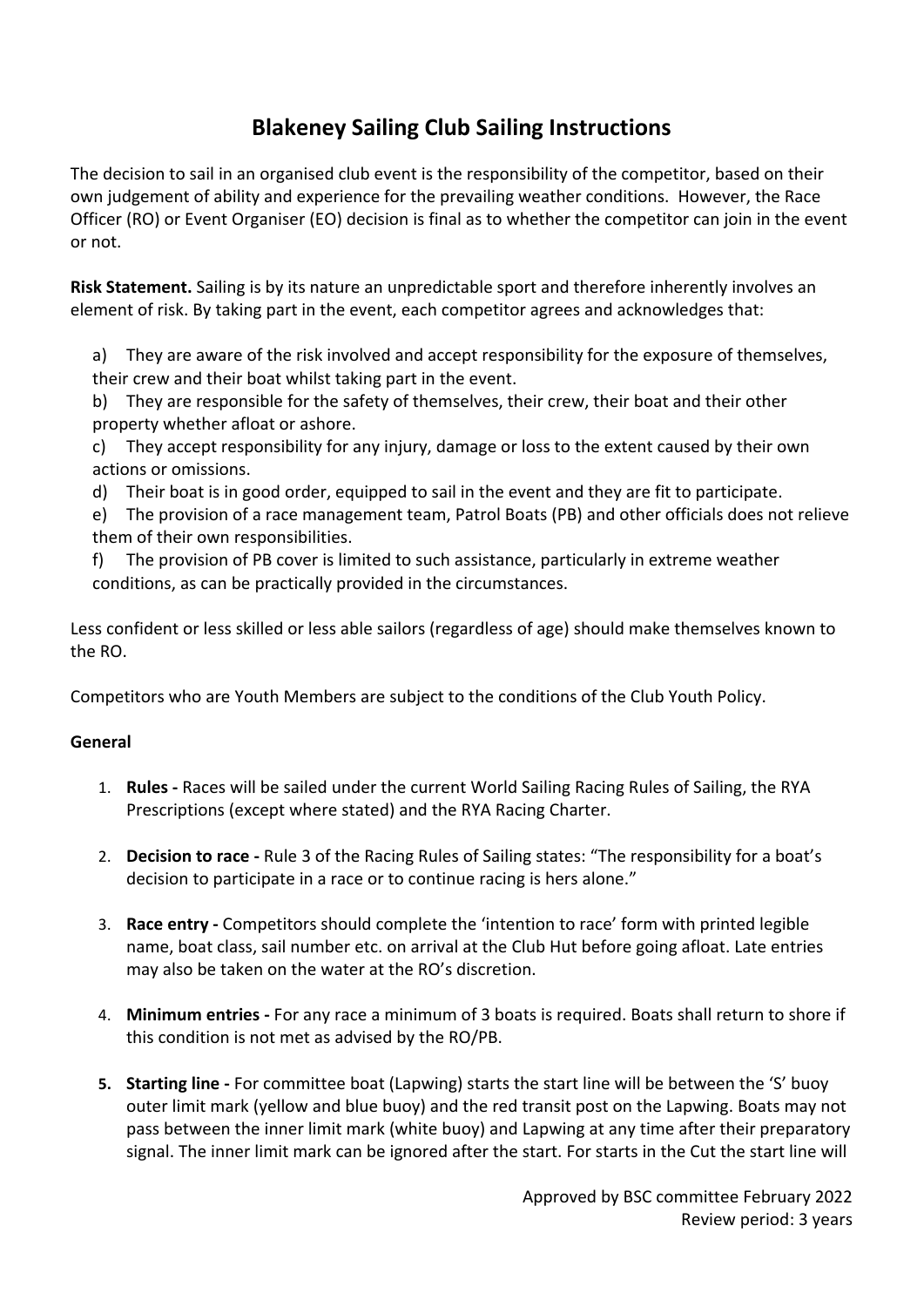be between either the Sim or Cooke posts as advised by the RO. Any boat starting early must re-cross the line before restarting, avoiding other boats. Failure to do this will result in disqualification.

- 6. **Course –** For starts at Lapwing the course will be displayed on a board displayed on the transom indicating the mark sequence and direction of rounding in black numbers on a red (port) or green (starboard) background. The number of laps will be indicated using large orange numerals. For starts in the Cut, the course will be displayed on a board next to the Club hut, but with the numbers of laps indicated by large white numerals at club hut (when relevant}.
- 7. **Course Marks –** Marks of the course will consist of rigid yellow buoys with black numerals in the locations indicated on the Harbour Buoy Map. A movable X buoy consisting of a yellow inflatable buoy marked with a black X may also be used. In addition, navigation beacons consisting of blue/yellow top marks/drum mounted on a pole and about 3 metres above the mud are also marks of the course, which indicate shallow water, and must be rounded on the harbour side.
- 8. **Starting signal –** The start for classes will be on a 5 minute interval in accordance with Rule 26 of the Racing Rules of Sailing, with timing signals made by flags. Sound signals will also be given to draw attention to the flags. Boats whose preparatory signal has not been made shall keep clear of the starting area and of all boats whose preparatory signal has been made. Code Flag 'P' may be substituted for a black flag (see below). A summary of the sequence and the meaning of the flags is given below for reference:

| Time      | Action                | Sound Signal | Meaning                   |
|-----------|-----------------------|--------------|---------------------------|
| 5 minutes | Class flag hoisted    | <b>One</b>   | <b>Warning Signal</b>     |
| 4 Minutes | Code Flag 'P' hoisted | <b>One</b>   | <b>Preparatory Signal</b> |
| 1 Minute  | Code Flag "P' removed | One Long     |                           |
| 0 Minute  | Class Flag removed    | <b>One</b>   | <b>Starting Signal</b>    |

- 9. **Recalls -** Rule 29 of the Racing Rules of Sailing will apply. For individual recalls the class flag will remain at half-mast and one sound signal made. This will remain in place for 2 minutes or until all boats have started correctly. If a large number of boats are over the line a general recall will be signaled by the hoisting of the First Substitute flag and two sound signals. The race sequence will be started again as detailed above (normally one minute later). If there are several recalls the RO may use a black flag and any boat starting early will be disqualified and not allowed to participate in any restart of that race.
- 10. **Postponement -** If the start of a race is postponed this will be signaled by flying of the Answering Pennant 'AP' flag and 2 sound signals. The race sequence will be started again one minute after the flag has been lowered signaling the end of the postponement and a single sound signal.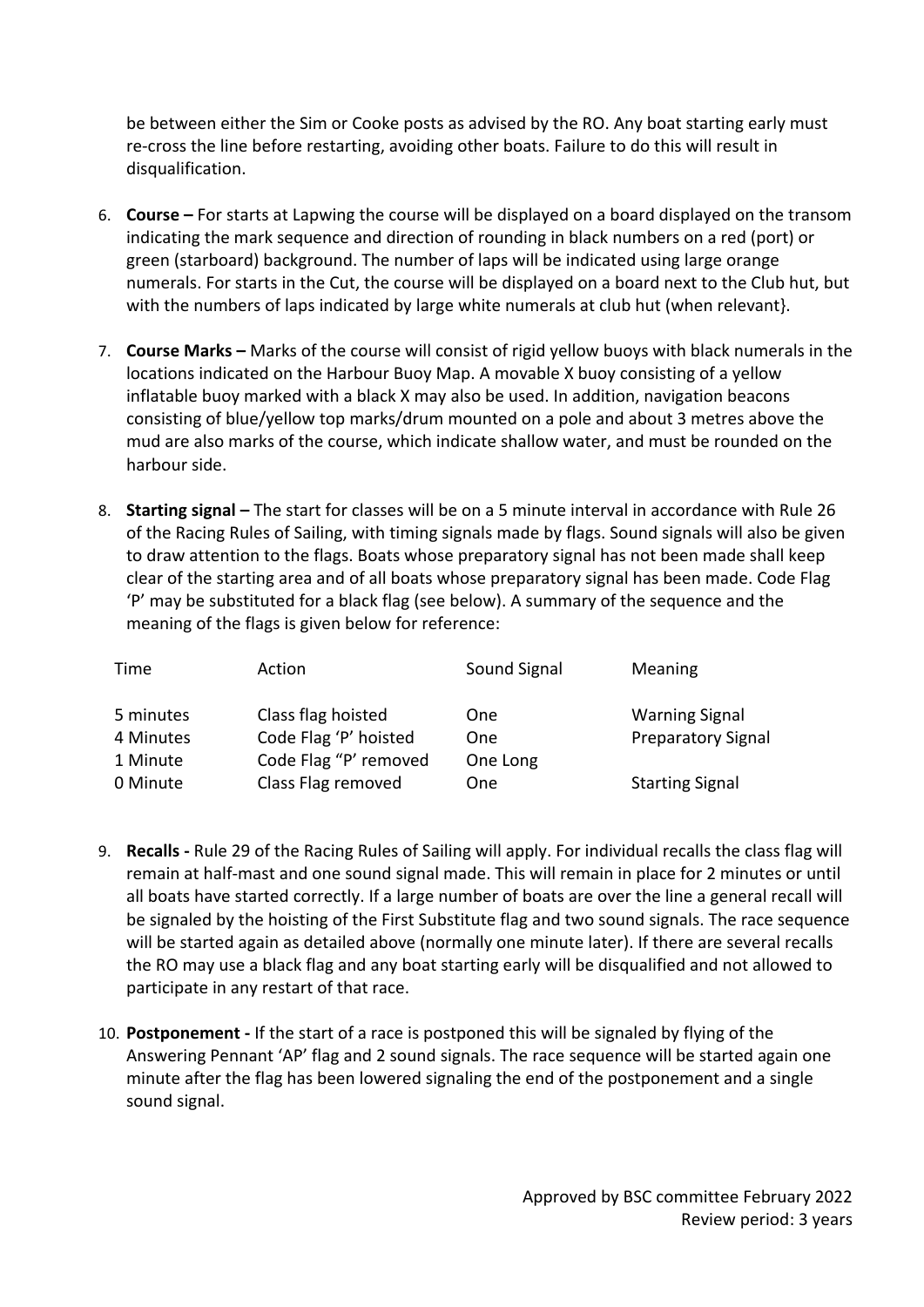- 11. **Abandonment -** If a race is abandoned this will be signaled by flying of the 'N' flag and three sound signals. If all races are abandoned for the day the A' flag will be flown below the N' flag. All competitors should return to Blakeney if instructed to do so by the RO/PB.
- 12. **Shortened course -** In the event of a shortened course competitors will be notified by the flying the 'S' flag and two sound signals. This will normally be done as the leading boat rounds the last buoy of the course, unless the finish is at a PB (see below).
- 13. **Finish line –** For finishes at Lapwing, the finish line will be between the red transit post on the boat and outer limit mark (yellow and blue buoy 'S'). The inner limit (white buoy) between the Lapwing may be ignored. For finishes in the Cut, the finish line will be a line between either of the two Cooke or Sim posts as advised by the RO. In some circumstances a race may be finished between a patrol boat (displaying a blue flag) and a mark of the course. A single sound signal will be given for each boat crossing the finish line provided that the correct course has been sailed.
- 14. **Average time** Slower boats may be finished before completing all the laps and their time based on average lap times at the discretion of the RO. They will be notified of this on crossing the finish line or by a PB. A single sound signal will be given provided that the correct course has been sailed.
- 15. **Time limit -** To be classed as a finisher a boat must complete the course within 1 hour after the first boat finishes or advised by the RO that they should retire from the race. They may be deemed to have finished, with their time based on average laps, at the discretion of the RO.
- 16. **Retirements -** Any boats retiring should report their intentions to the RO or PB crews. If this is not practicable then they should ensure that the RO is aware of the retirement on return to shore. Failure to inform the RO/PB of the intention to retire may result in disqualification.
- 17. **Protests -** Should be reported to the RO as soon as possible and no later than before the RO leaves the Dinghy Park at the end of racing. Protests must be made formally by completion of Protest Form.
- 18. **Insurance -** All boats are required to hold adequate insurance and in particular to hold and to continue to hold insurance against third party claims in the sum of at least £2,000,000 arising from any one incident.
- 19. **Signing out**  Competitors should 'sign out' on return to shore by completing the form at the Club hut. The RO may also sign out the competitor at their discretion. Any boat not completing the course or having infringed the racing rules without talking a penalty should sign out as retired.
- 20. **Safety -** Personal Flotation Devices (Rule 1.2) -each competitor is individually responsible for wearing a personal flotation device adequate for the conditions. Wet suits and dry suits are not deemed to be adequate buoyancy. Wet or dry suits should be worn by competitors, PB helms and crews from October 1st to May 31st.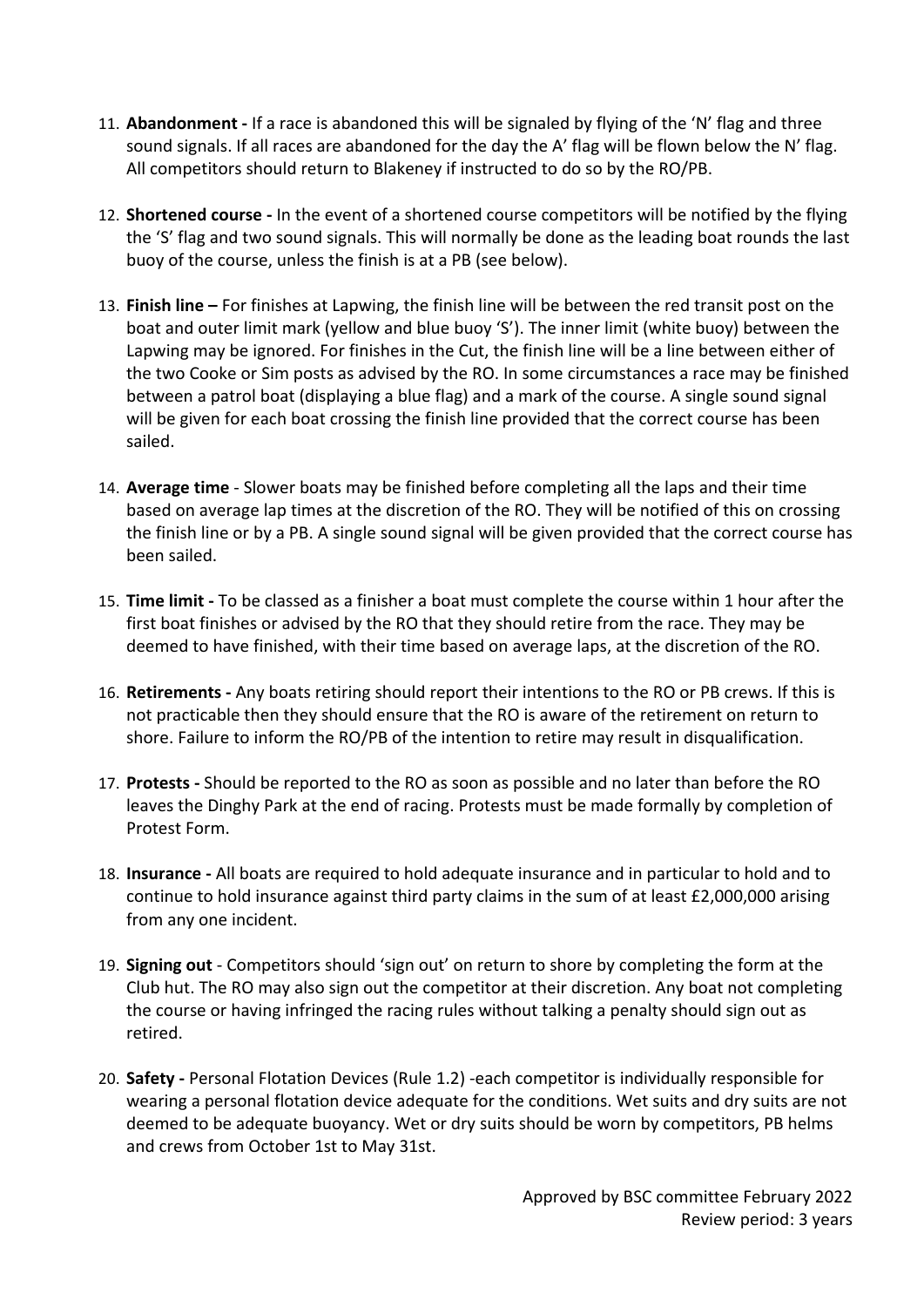21. **Outside Help** - Rule 41 of the Racing Rules of Sailing will not apply to boats in distress, including following a capsize, which may receive outside help from a Patrol Boat and continue racing, provided no advantage has been gained.

### **Race Signals**

- 1) All race signals will accord with the Racing Rules of Sailing.
- 2) Signals ashore will be at the Club hut at the southern end of the dinghy park.
- 3) The following principal class flags will be used:

| Allcomers - No. 1 Pennant     | Ladies Race $-$ 'L' Flag                            | Allcomers Senior - 'J' |
|-------------------------------|-----------------------------------------------------|------------------------|
| Flag                          |                                                     |                        |
| Allcomers Junior $-$ 'O' Flag | Laser and singlehanded allcomers - Laser Class Flag |                        |

Other class flags will be notified by the RO prior to the race if required.

## **Racing Notes.**

- 1. Handicaps for class boats are based on the numbers as published on the club website. Any classes not included will be given the National PY number published by the RYA.
- 2. Series qualification will be based on 50% of the total number of races plus one (rounded down) giving the corresponding discards, as follows:

1-2 races, 0 discards; 3-4 races, 1 discard; 5-6 races -2 discards; 7-8 races, 3 discards etc.

- 3. A helm may only qualify with a single class of boat in a series (for the boat with the highest number of races). However, Laser Radial helms will be permitted to sail with a 4.7 rig in a series but be scored using the lower PY handicap number (RO to be notified of this intent).
- 4. Members carrying out RO/PB duties, may claim "average points" based on their individual results for the rest of the series if requested (to be recorded by the RO). A maximum of two average points scores may be claimed for a single class of boat in any series (for the boat with the highest number of races).
- 5. Starting times may differ from the time advertised in the Yearbook, depending on the state of the tide.

# **The Blakeney Regatta Course.**

The Blakeney Regatta Course may be used for races other than Regatta races. The start is a push from the preferred bank at the mouth of the Cut at the Cooke posts in order of handicap as shown in the Yearbook. The start for each class will be indicated by a sound signal from the RO on the bank. Boats within a class should line up in reverse sail number (oldest first). On very high tides there will be a flying start for each class at the mouth of the cut. The finish will be at the Sim posts (or at the Cooke post at the discretion of the RO). The racing rules will not apply until boats have left the bank. The course is as follows:

Course: 4 Port; 9 Starboard; 1 Starboard; 9 Port; 4 Starboard. Finish at Sim Posts or Cooke Posts as indicated or as directed by Race Officer. Under certain conditions buoy No.1 will be passed to port this will be shown on the course board at the start.